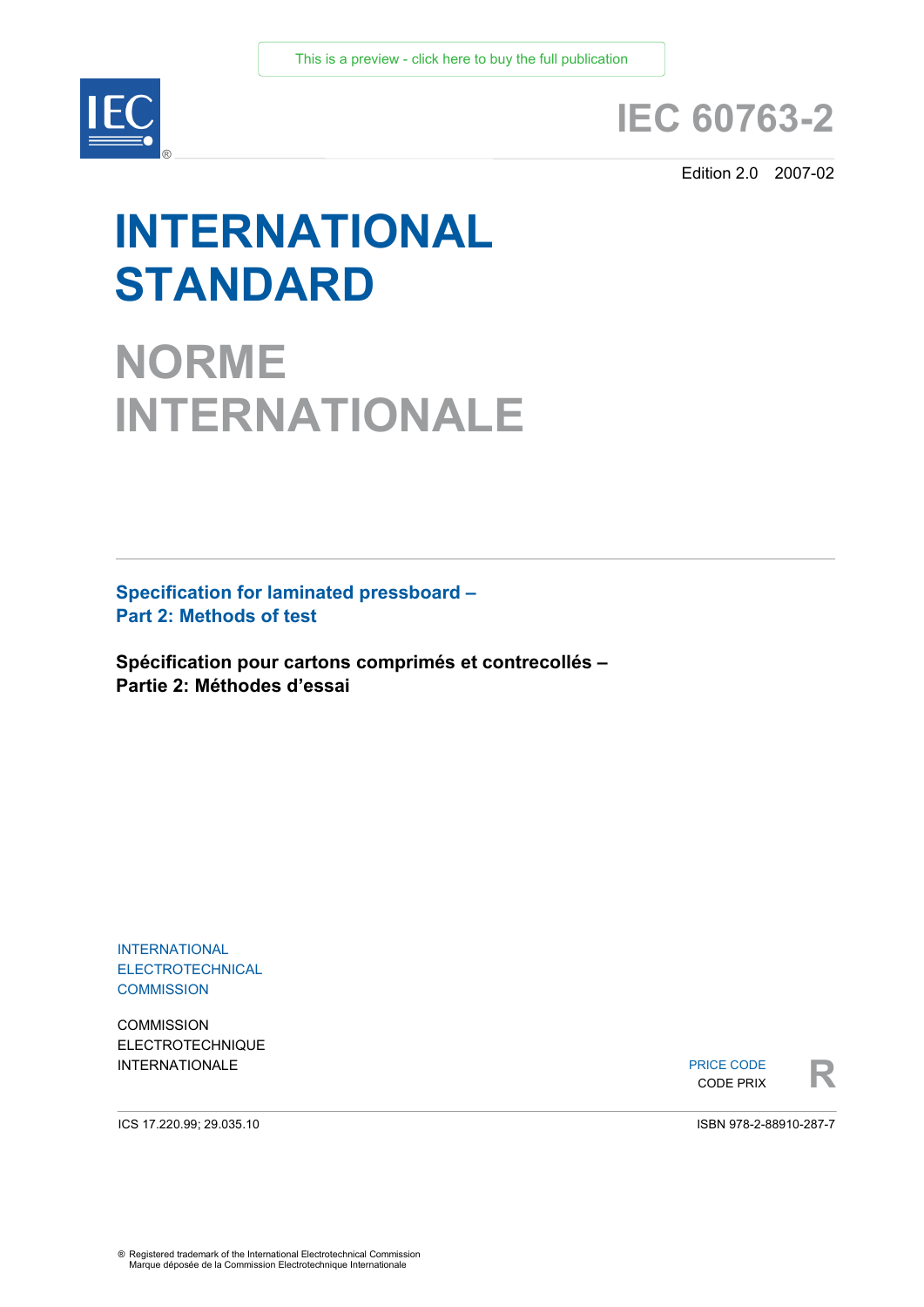$-2-$ 

### **CONTENTS**

| 1               |                                                                         |  |
|-----------------|-------------------------------------------------------------------------|--|
| 2               |                                                                         |  |
| 3               |                                                                         |  |
| 4               |                                                                         |  |
|                 | 4.1                                                                     |  |
|                 | 4.2                                                                     |  |
| 5               |                                                                         |  |
|                 | 5.1                                                                     |  |
| 6               |                                                                         |  |
|                 | 6.1                                                                     |  |
|                 | 6.2                                                                     |  |
| 7               |                                                                         |  |
|                 | 7.1                                                                     |  |
|                 | 7.2                                                                     |  |
|                 | 7.3                                                                     |  |
|                 | 7.4                                                                     |  |
|                 | 7.5                                                                     |  |
| 8               |                                                                         |  |
|                 | 8.1                                                                     |  |
|                 | Electric strength along laminate (edgewise electric strength) 12<br>8.2 |  |
| 9               |                                                                         |  |
|                 | 9.1                                                                     |  |
|                 | 9.2                                                                     |  |
|                 | 9.3                                                                     |  |
|                 | 9.4                                                                     |  |
|                 | 9.5                                                                     |  |
|                 | 9.6                                                                     |  |
| 10 <sub>1</sub> |                                                                         |  |
|                 |                                                                         |  |
|                 |                                                                         |  |
|                 |                                                                         |  |
| 11              |                                                                         |  |
|                 |                                                                         |  |
|                 |                                                                         |  |
|                 |                                                                         |  |
|                 |                                                                         |  |
| 13              |                                                                         |  |
|                 |                                                                         |  |
|                 |                                                                         |  |
|                 |                                                                         |  |
|                 |                                                                         |  |
|                 |                                                                         |  |
|                 |                                                                         |  |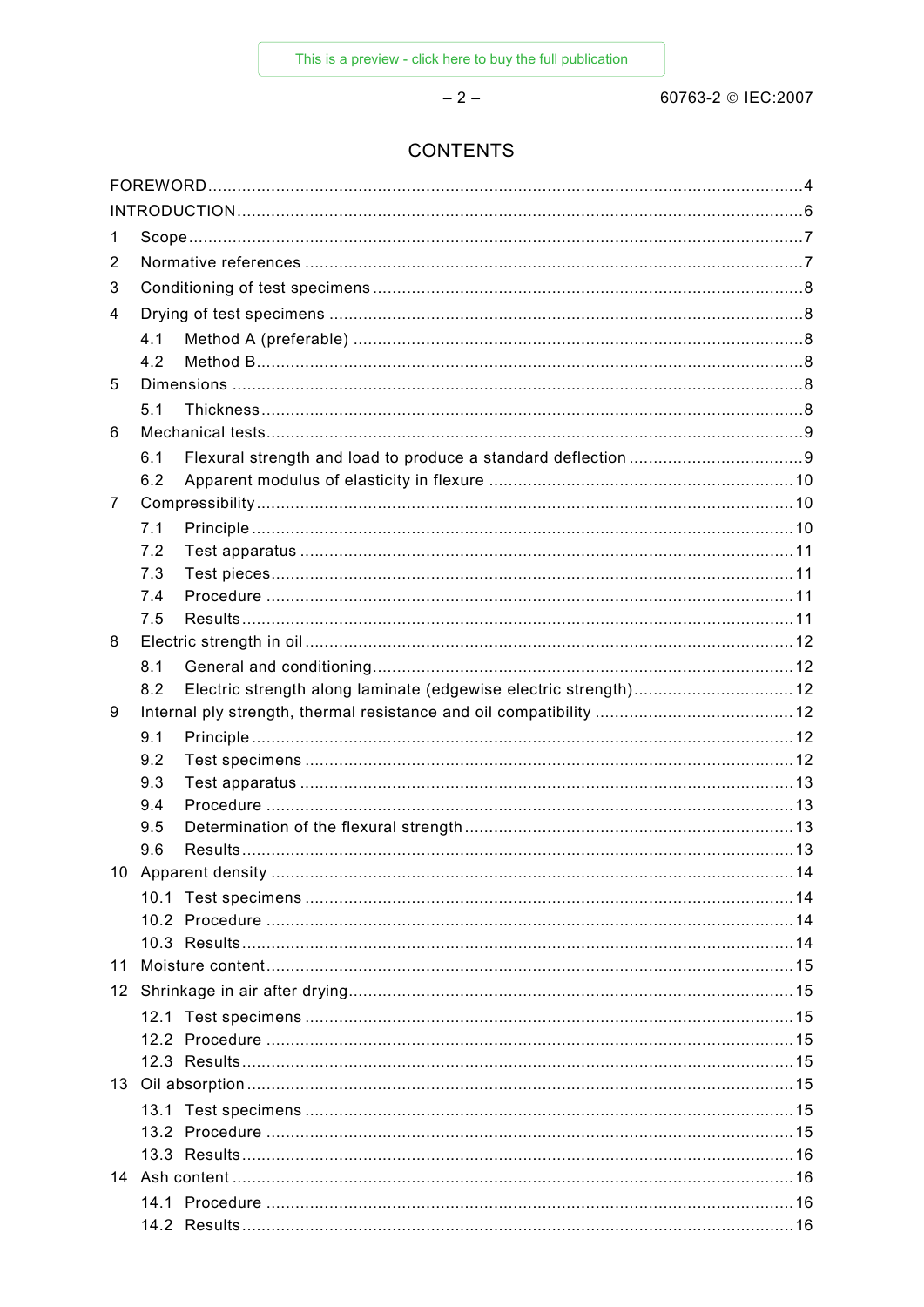|  | Figure 1 – Position of test specimen in relation to length, width and thickness of sheet 17 |  |
|--|---------------------------------------------------------------------------------------------|--|
|  | Figure 2 – Size of the test specimens and arrangement of the electrodes for testing the     |  |
|  |                                                                                             |  |
|  |                                                                                             |  |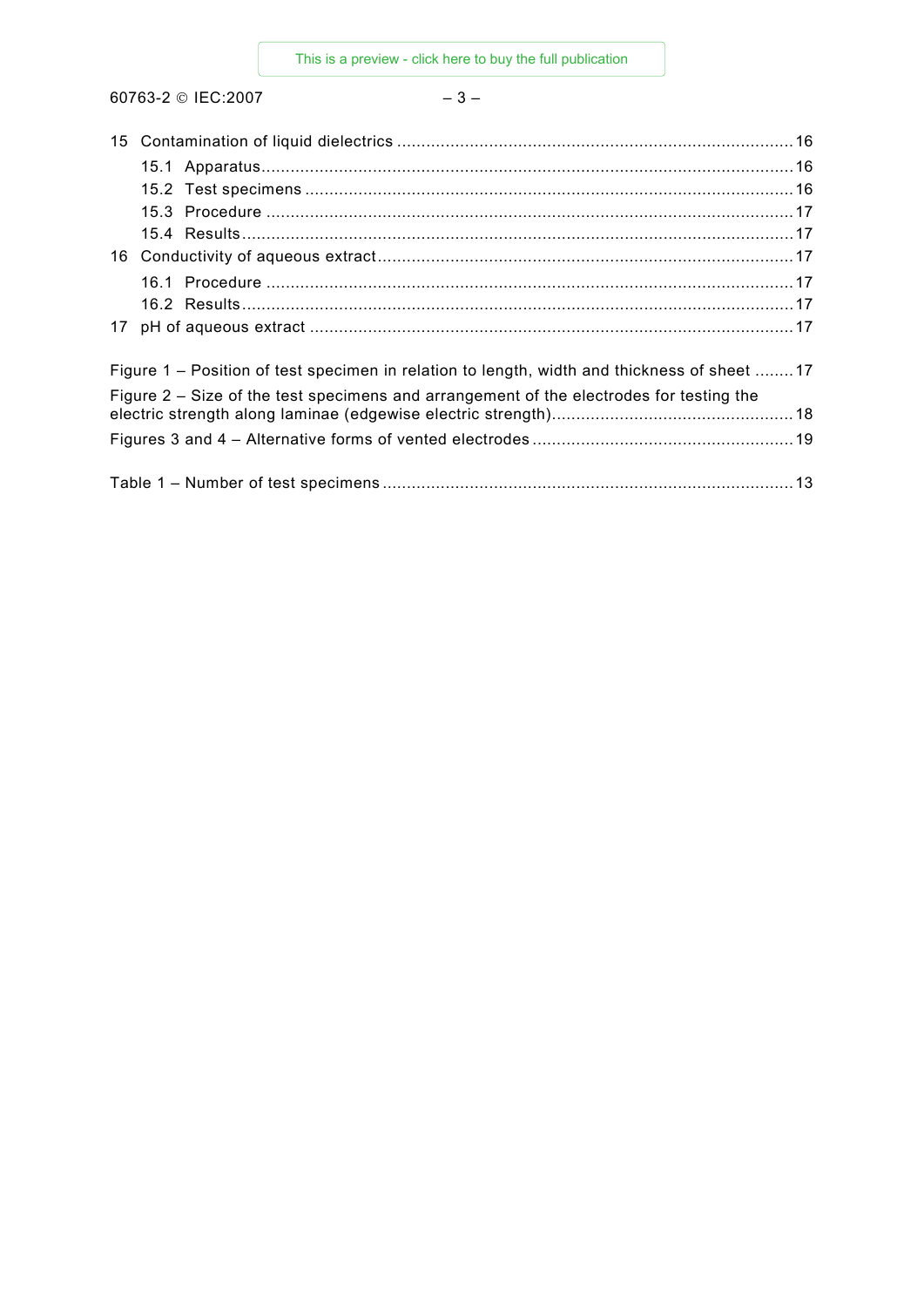#### <span id="page-3-0"></span>INTERNATIONAL ELECTROTECHNICAL COMMISSION  $\frac{1}{2}$  ,  $\frac{1}{2}$  ,  $\frac{1}{2}$  ,  $\frac{1}{2}$  ,  $\frac{1}{2}$

#### **SPECIFICATION FOR LAMINATED PRESSBOARD –**

#### **Part 2: Methods of test**

#### FOREWORD

- 1) The International Electrotechnical Commission (IEC) is a worldwide organization for standardization comprising all national electrotechnical committees (IEC National Committees). The object of IEC is to promote international co-operation on all questions concerning standardization in the electrical and electronic fields. To this end and in addition to other activities, IEC publishes International Standards, Technical Specifications, Technical Reports, Publicly Available Specifications (PAS) and Guides (hereafter referred to as "IEC Publication(s)"). Their preparation is entrusted to technical committees; any IEC National Committee interested in the subject dealt with may participate in this preparatory work. International, governmental and nongovernmental organizations liaising with the IEC also participate in this preparation. IEC collaborates closely with the International Organization for Standardization (ISO) in accordance with conditions determined by agreement between the two organizations.
- 2) The formal decisions or agreements of IEC on technical matters express, as nearly as possible, an international consensus of opinion on the relevant subjects since each technical committee has representation from all interested IEC National Committees.
- 3) IEC Publications have the form of recommendations for international use and are accepted by IEC National Committees in that sense. While all reasonable efforts are made to ensure that the technical content of IEC Publications is accurate, IEC cannot be held responsible for the way in which they are used or for any misinterpretation by any end user.
- 4) In order to promote international uniformity, IEC National Committees undertake to apply IEC Publications transparently to the maximum extent possible in their national and regional publications. Any divergence between any IEC Publication and the corresponding national or regional publication shall be clearly indicated in the latter.
- 5) IEC provides no marking procedure to indicate its approval and cannot be rendered responsible for any equipment declared to be in conformity with an IEC Publication.
- 6) All users should ensure that they have the latest edition of this publication.
- 7) No liability shall attach to IEC or its directors, employees, servants or agents including individual experts and members of its technical committees and IEC National Committees for any personal injury, property damage or other damage of any nature whatsoever, whether direct or indirect, or for costs (including legal fees) and expenses arising out of the publication, use of, or reliance upon, this IEC Publication or any other IEC Publications.
- 8) Attention is drawn to the Normative references cited in this publication. Use of the referenced publications is indispensable for the correct application of this publication.
- 9) Attention is drawn to the possibility that some of the elements of this IEC Publication may be the subject of patent rights. IEC shall not be held responsible for identifying any or all such patent rights.

International Standard IEC 60763-2 has been prepared by IEC technical committee 15: Solid electrical insulating materials.

This second edition cancels and replaces the first edition published in 1991 and constitutes a technical revision.

This edition includes the following significant technical changes with respect to the previous edition.

- a) The standard has generally been revised editorially and brought into line with IEC 60641-2.
- b) The test method for the determination of the internal ply strength has been replaced with an alternative method.
- c) The test method for the determination of the thermal resistance has been enlarged in its scope.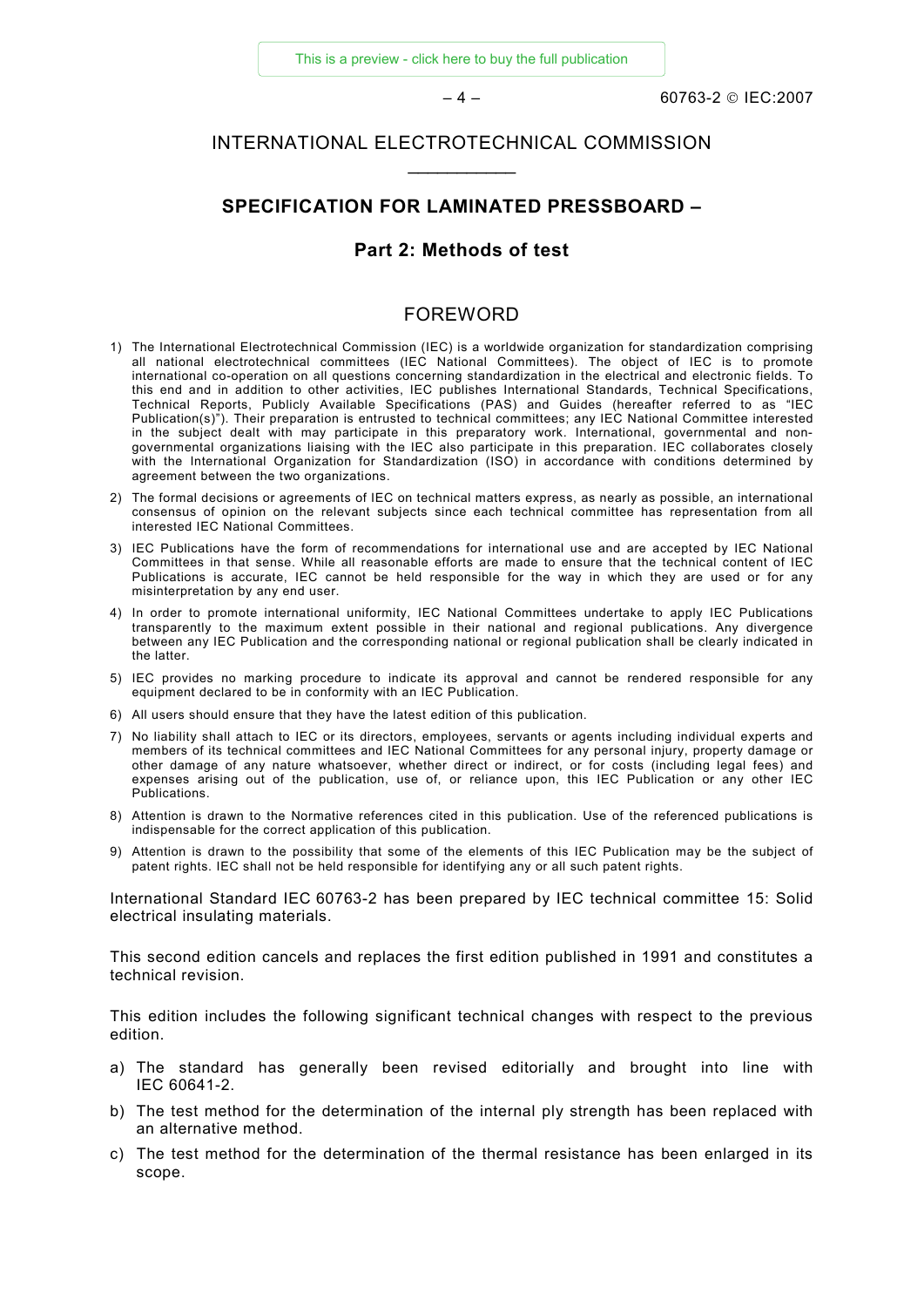60763-2 © IEC:2007 – 5 –

This bilingual version, published in 2009-06, corresponds to the English version.

The text of this standard is based on the following documents:

| FDIS        | Report on voting |
|-------------|------------------|
| 15/360/FDIS | 15/373/RVD       |

Full information on the voting for the approval of this standard can be found in the report on voting indicated in the above table.

The French version of this standard has not been voted upon.

The list of all parts of the IEC 60763 series, under the general title *Specification for laminated pressboard*, can be found on the IEC website.

The committee has decided that the contents of this publication will remain unchanged until the maintenance result date indicated on the IEC web site under "http://webstore.iec.ch" in the data related to the specific publication. At this date, the publication will be

- reconfirmed;
- withdrawn;
- replaced by a revised edition, or
- amended.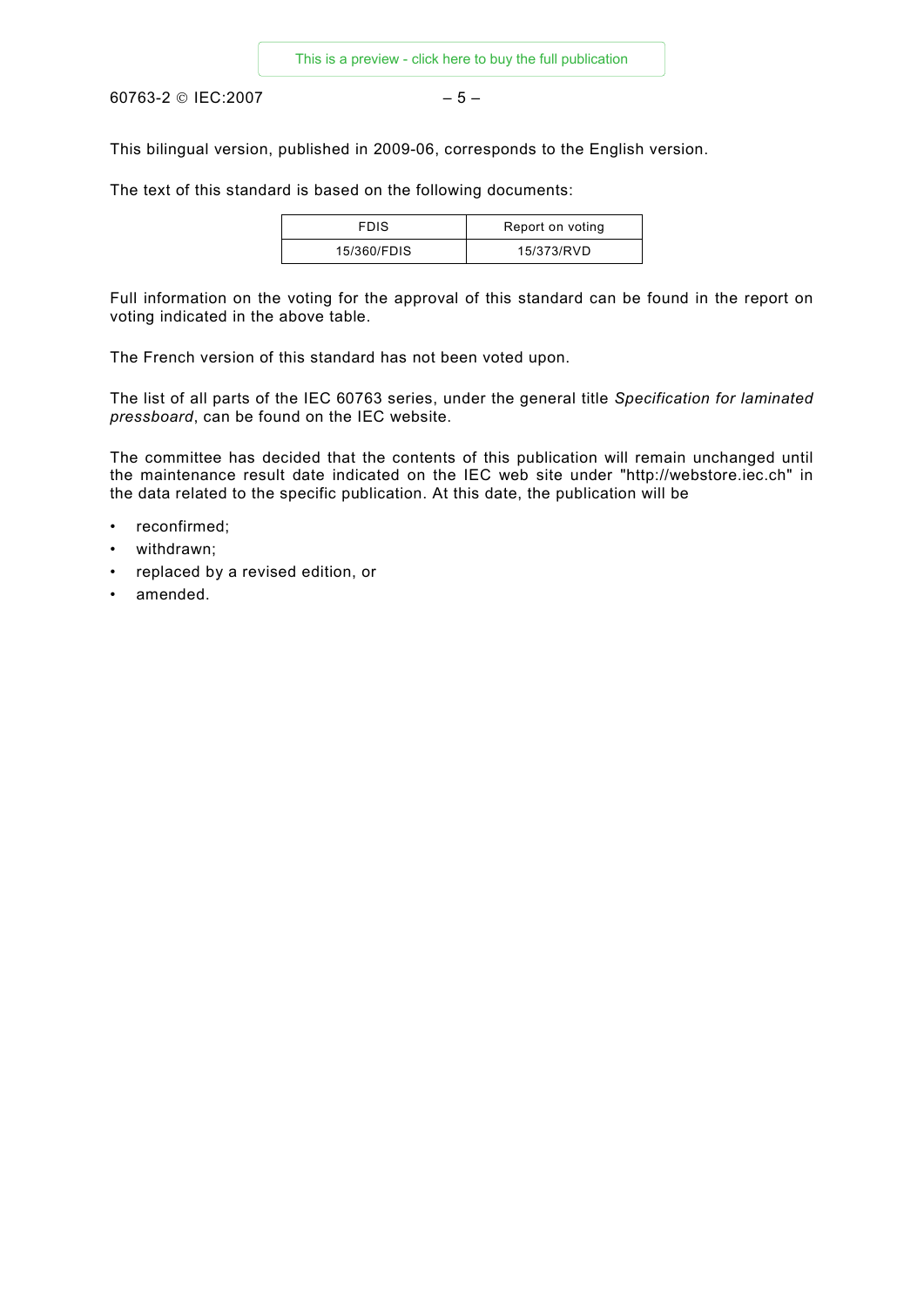– 6 – 60763-2 © IEC:2007

#### INTRODUCTION

<span id="page-5-0"></span>This International Standard deals with laminated pressboard as defined in Clause 2 of IEC 60763-1.

IEC 60641 applies to pressboard which is not laminated, and the material covered by this International Standard is made from sheets conforming to the requirements of that publication.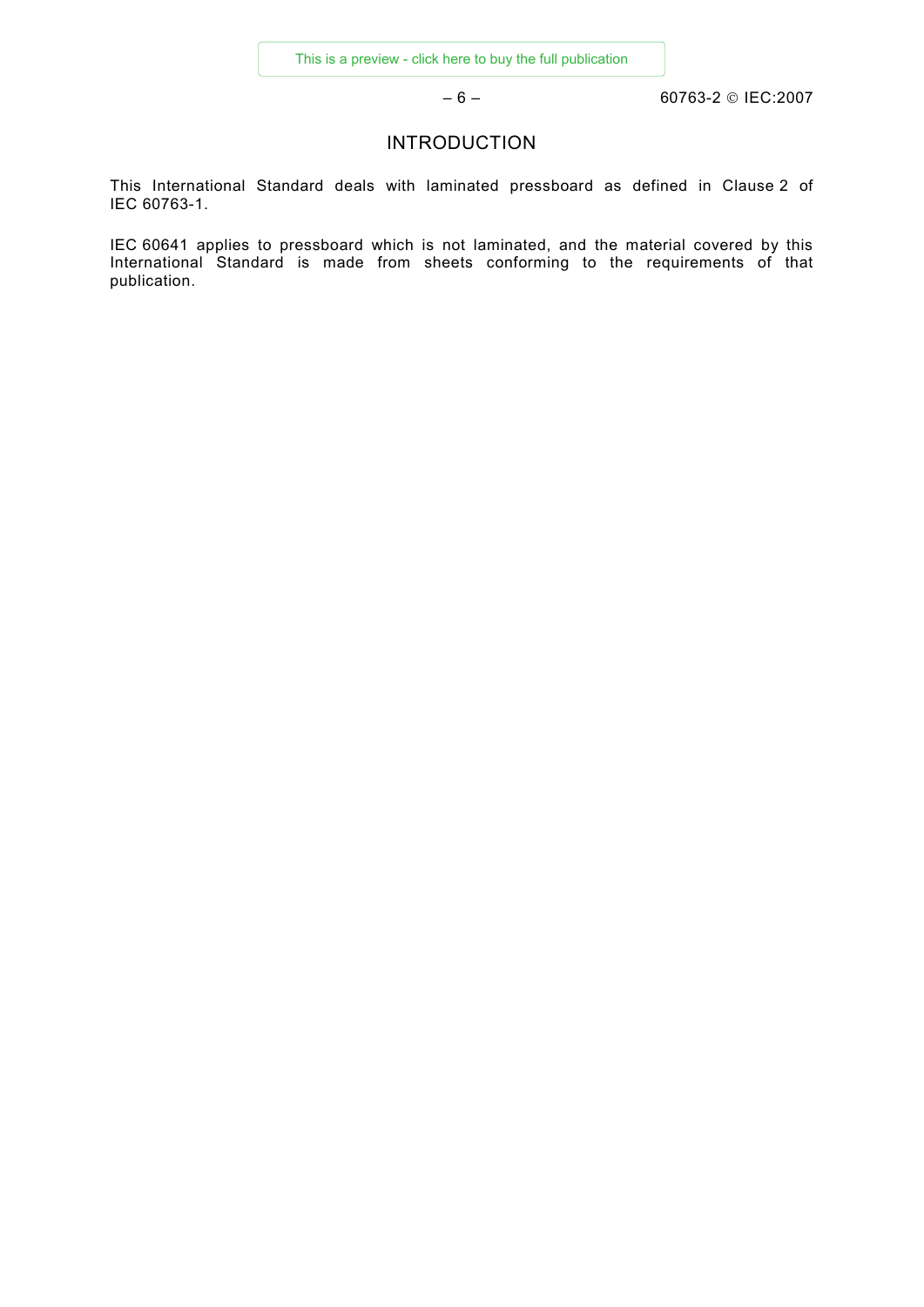<span id="page-6-0"></span> $60763 - 2 \circ \text{IEC:} 2007$  – 7 –

### **SPECIFICATION FOR LAMINATED PRESSBOARD –**

#### **Part 2: Methods of test**

#### **1 Scope**

This part of IEC 60763 gives methods of test applicable for the material classified in IEC 60763-1.

#### **2 Normative references**

The following referenced documents are indispensable for the application of this document. For dated references, only the edition cited applies. For undated references, the latest edition of the referenced document (including any amendments) applies.

IEC 60243-1:1998, *Electrical strength of insulating materials – Test methods – Part 1: Tests at power frequencies* 

IEC 60247:2004, *Insulating liquids – Measurement of relative permittivity, dielectric dissipation factor (tan δ) and d.c. resistivity* 

IEC 60250:1969, *Recommended methods for the determination of the permittivity and dielectric dissipation factor of electrical insulating materials at power, audio and radio frequencies including metre wavelengths.* 

IEC 60296:2003, *Fluids for electrotechnical applications – Unused mineral insulating oils for transformers and switchgear* 

IEC 60641-2:2004, *Pressboard and presspaper for electrical purposes – Part 2: Methods of tests* 

IEC 60763-1:1983, *Specification for laminated pressboard – Part 1: Definitions, classification and general requirements* 

IEC 61125:1992, *Unused hydrocarbon-based insulating liquids – Test methods for evaluating the oxidation stability* 

IEC 62021-1:2003, *Insulating liquids – Determination of acidity – Part 1: Automatic potentiometric titration* 

ISO 287:1985, *Paper and board – Determination of moisture content – Oven-drying method* 

ISO 2144:1997, *Paper, board and pulps – Determination of residue (ash) on ignition at 900 degrees C*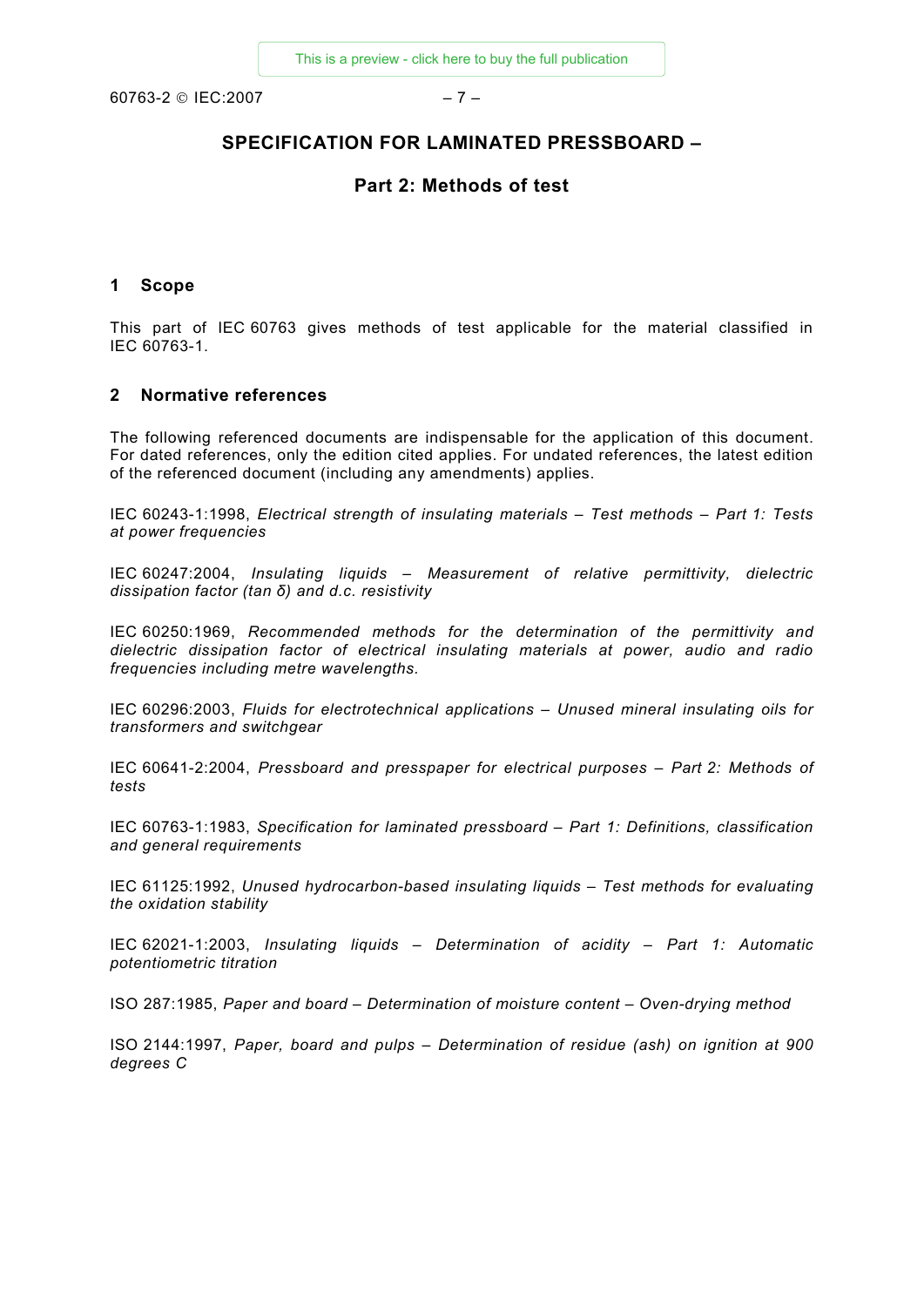60763-2 © CEI:2007

#### SOMMAIRE

 $-20-$ 

| 1  |     |                                                                                |  |
|----|-----|--------------------------------------------------------------------------------|--|
| 2  |     |                                                                                |  |
| 3  |     |                                                                                |  |
| 4  |     |                                                                                |  |
|    | 4.1 |                                                                                |  |
|    | 4.2 |                                                                                |  |
| 5  |     |                                                                                |  |
|    | 5.1 |                                                                                |  |
|    |     | 5.1.1                                                                          |  |
|    |     | 5.1.2                                                                          |  |
|    |     | 5.1.3                                                                          |  |
|    |     | 5.1.4                                                                          |  |
| 6  |     |                                                                                |  |
|    | 6.1 | Résistance à la flexion et contrainte produisant une flèche conventionnelle 27 |  |
|    |     | 6.1.1                                                                          |  |
|    |     | 6.1.2                                                                          |  |
|    |     | 6.1.3                                                                          |  |
|    |     | 6.1.4                                                                          |  |
|    |     | 6.1.5                                                                          |  |
|    |     | 6.1.6                                                                          |  |
|    | 6.2 |                                                                                |  |
| 7  |     |                                                                                |  |
|    | 7.1 |                                                                                |  |
|    | 7.2 |                                                                                |  |
|    | 7.3 |                                                                                |  |
|    | 7.4 |                                                                                |  |
|    | 7.5 |                                                                                |  |
| 8  |     |                                                                                |  |
|    | 8.1 |                                                                                |  |
|    | 8.2 | Rigidité diélectrique le long des lignes de colle (rigidité diélectrique sur   |  |
|    |     | Méthode 1 pour matériaux d'épaisseur supérieure à 25 mm30<br>8.2.1             |  |
|    |     | Méthode 2 pour matériaux d'épaisseur comprise entre 10 mm et 25<br>8.2.2<br>mm |  |
| 9  |     | Résistance à la traction des couches internes, résistance thermique et         |  |
|    | 9.1 |                                                                                |  |
|    | 9.2 |                                                                                |  |
|    | 9.3 |                                                                                |  |
|    | 9.4 |                                                                                |  |
|    | 9.5 |                                                                                |  |
|    | 9.6 |                                                                                |  |
| 10 |     |                                                                                |  |
|    |     |                                                                                |  |
|    |     |                                                                                |  |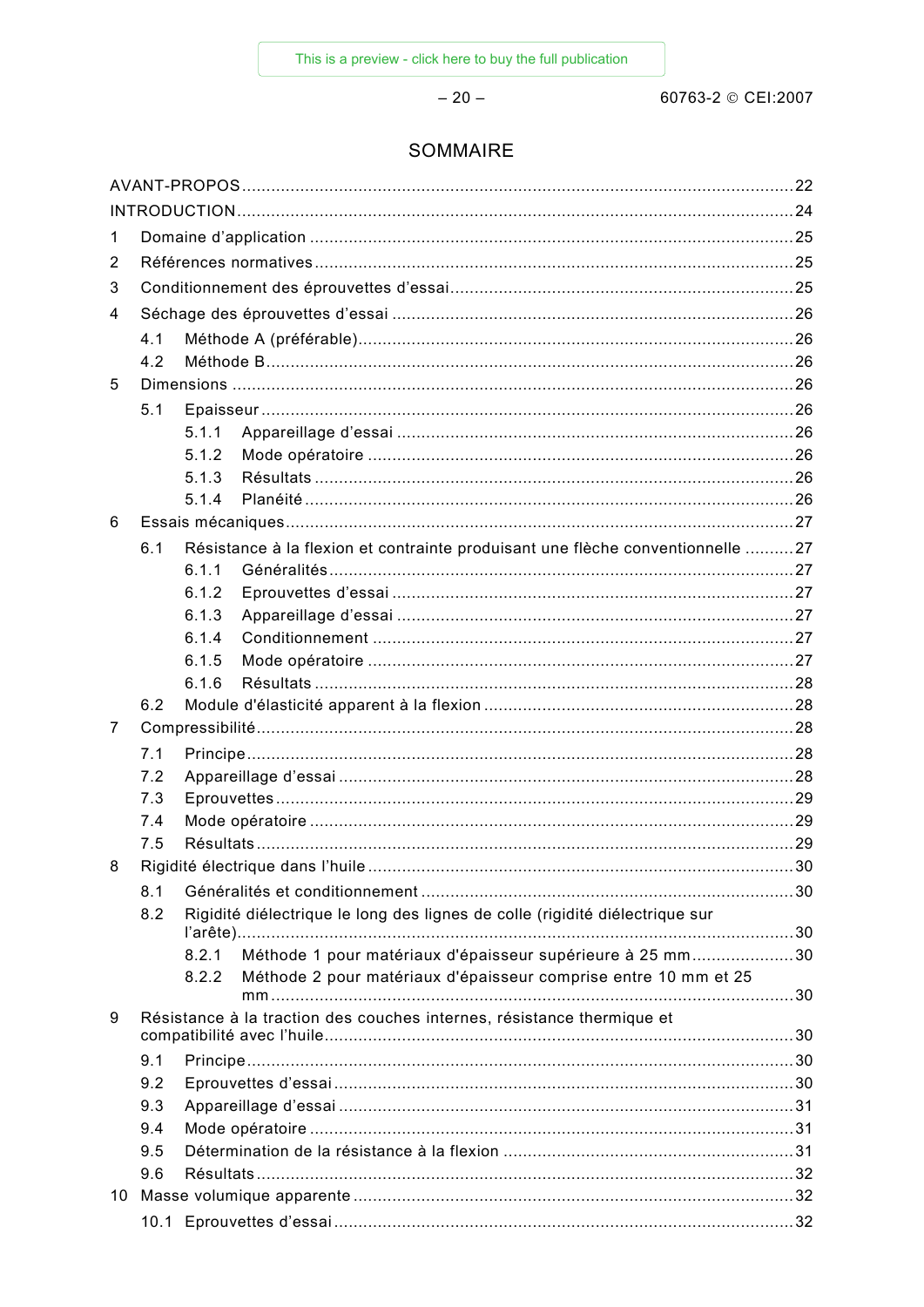#### $-21-$

| 11 |                                                                                          |  |
|----|------------------------------------------------------------------------------------------|--|
|    |                                                                                          |  |
|    |                                                                                          |  |
|    |                                                                                          |  |
|    |                                                                                          |  |
|    |                                                                                          |  |
|    |                                                                                          |  |
|    |                                                                                          |  |
|    |                                                                                          |  |
| 14 |                                                                                          |  |
|    |                                                                                          |  |
|    |                                                                                          |  |
|    |                                                                                          |  |
|    |                                                                                          |  |
|    |                                                                                          |  |
|    |                                                                                          |  |
|    |                                                                                          |  |
|    |                                                                                          |  |
|    |                                                                                          |  |
|    |                                                                                          |  |
| 17 |                                                                                          |  |
|    |                                                                                          |  |
|    | Figure 1 – Position de l'éprouvette d'essai en fonction de la longueur, de la largeur et |  |
|    |                                                                                          |  |

Figure 2 – Taille des éprouvettes d'essai et disposition des électrodes pour l'essai de<br>rigidité diélectrique le long des lignes de colle (rigidité diélectrique sur l'arête)....................36 Figures 3 et 4 - Autres formes d'électrodes munies d'un orifice de sortie..............................37

|--|--|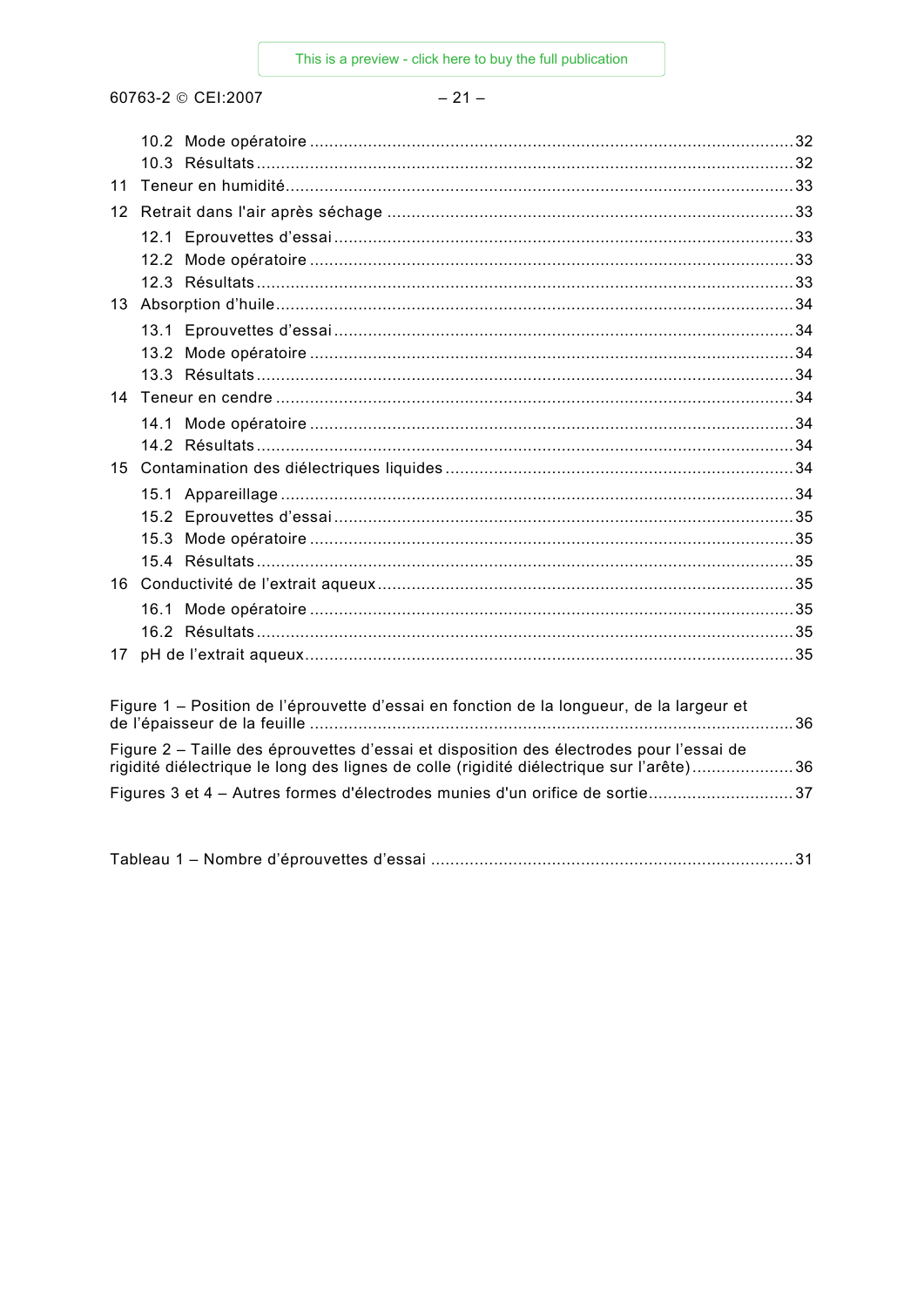#### <span id="page-9-0"></span>COMMISSION ÉLECTROTECHNIQUE INTERNATIONALE  $\frac{1}{2}$  ,  $\frac{1}{2}$  ,  $\frac{1}{2}$  ,  $\frac{1}{2}$  ,  $\frac{1}{2}$  ,  $\frac{1}{2}$  ,  $\frac{1}{2}$

#### **SPÉCIFICATION POUR CARTONS COMPRIMÉS ET CONTRECOLLÉS –**

#### **Partie 2: Méthodes d'essai**

#### AVANT-PROPOS

- 1) La Commission Electrotechnique Internationale (CEI) est une organisation mondiale de normalisation composée de l'ensemble des comités électrotechniques nationaux (Comités nationaux de la CEI). La CEI a pour objet de favoriser la coopération internationale pour toutes les questions de normalisation dans les domaines de l'électricité et de l'électronique. A cet effet, la CEI – entre autres activités – publie des Normes internationales, des Spécifications techniques, des Rapports techniques, des Spécifications accessibles au public (PAS) et des Guides (ci-après dénommés "Publication(s) de la CEI"). Leur élaboration est confiée à des comités d'études, aux travaux desquels tout Comité national intéressé par le sujet traité peut participer. Les organisations internationales, gouvernementales et non gouvernementales, en liaison avec la CEI, participent également aux travaux. La CEI collabore étroitement avec l'Organisation Internationale de Normalisation (ISO), selon des conditions fixées par accord entre les deux organisations.
- 2) Les décisions ou accords officiels de la CEI concernant les questions techniques représentent, dans la mesure du possible, un accord international sur les sujets étudiés, étant donné que les Comités nationaux de la CEI intéressés sont représentés dans chaque comité d'études.
- 3) Les Publications de la CEI se présentent sous la forme de recommandations internationales et sont agréées comme telles par les Comités nationaux de la CEI. Tous les efforts raisonnables sont entrepris afin que la CEI s'assure de l'exactitude du contenu technique de ses publications; la CEI ne peut pas être tenue responsable de l'éventuelle mauvaise utilisation ou interprétation qui en est faite par un quelconque utilisateur final.
- 4) Dans le but d'encourager l'uniformité internationale, les Comités nationaux de la CEI s'engagent, dans toute la mesure possible, à appliquer de façon transparente les Publications de la CEI dans leurs publications nationales et régionales. Toutes divergences entre toutes Publications de la CEI et toutes publications nationales ou régionales correspondantes doivent être indiquées en termes clairs dans ces dernières.
- 5) La CEI n'a prévu aucune procédure de marquage valant indication d'approbation et n'engage pas sa responsabilité pour les équipements déclarés conformes à une de ses Publications.
- 6) Tous les utilisateurs doivent s'assurer qu'ils sont en possession de la dernière édition de cette publication.
- 7) Aucune responsabilité ne doit être imputée à la CEI, à ses administrateurs, employés, auxiliaires ou mandataires, y compris ses experts particuliers et les membres de ses comités d'études et des Comités nationaux de la CEI, pour tout préjudice causé en cas de dommages corporels et matériels, ou de tout autre dommage de quelque nature que ce soit, directe ou indirecte, ou pour supporter les coûts (y compris les frais de justice) et les dépenses découlant de la publication ou de l'utilisation de cette Publication de la CEI ou de toute autre Publication de la CEI, ou au crédit qui lui est accordé.
- 8) L'attention est attirée sur les références normatives citées dans cette publication. L'utilisation de publications référencées est obligatoire pour une application correcte de la présente publication.
- 9) L'attention est attirée sur le fait que certains des éléments de la présente Publication de la CEI peuvent faire l'objet de droits de propriété intellectuelle ou de droits analogues. La CEI ne saurait être tenue pour responsable de ne pas avoir identifié de tels droits de propriété et de ne pas avoir signalé leur existence.

La Norme internationale CEI 60763-2 a été établie par le comité d'études 15 de la CEI: Matériaux isolants électriques solides.

Cette deuxième édition annule et remplace la première édition publiée en 1991 et constitue une révision technique.

La présente édition comporte les modifications techniques significatives suivantes par rapport à l'édition précédente.

- a) D'une manière générale, la norme a été révisée et mise en conformité avec la CEI 60641-2.
- b) La méthode d'essai permettant de déterminer la résistance à la traction des couches internes a été remplacée par une autre méthode.
- c) Le domaine d'application de la méthode d'essai permettant de déterminer la résistance thermique a été élargi.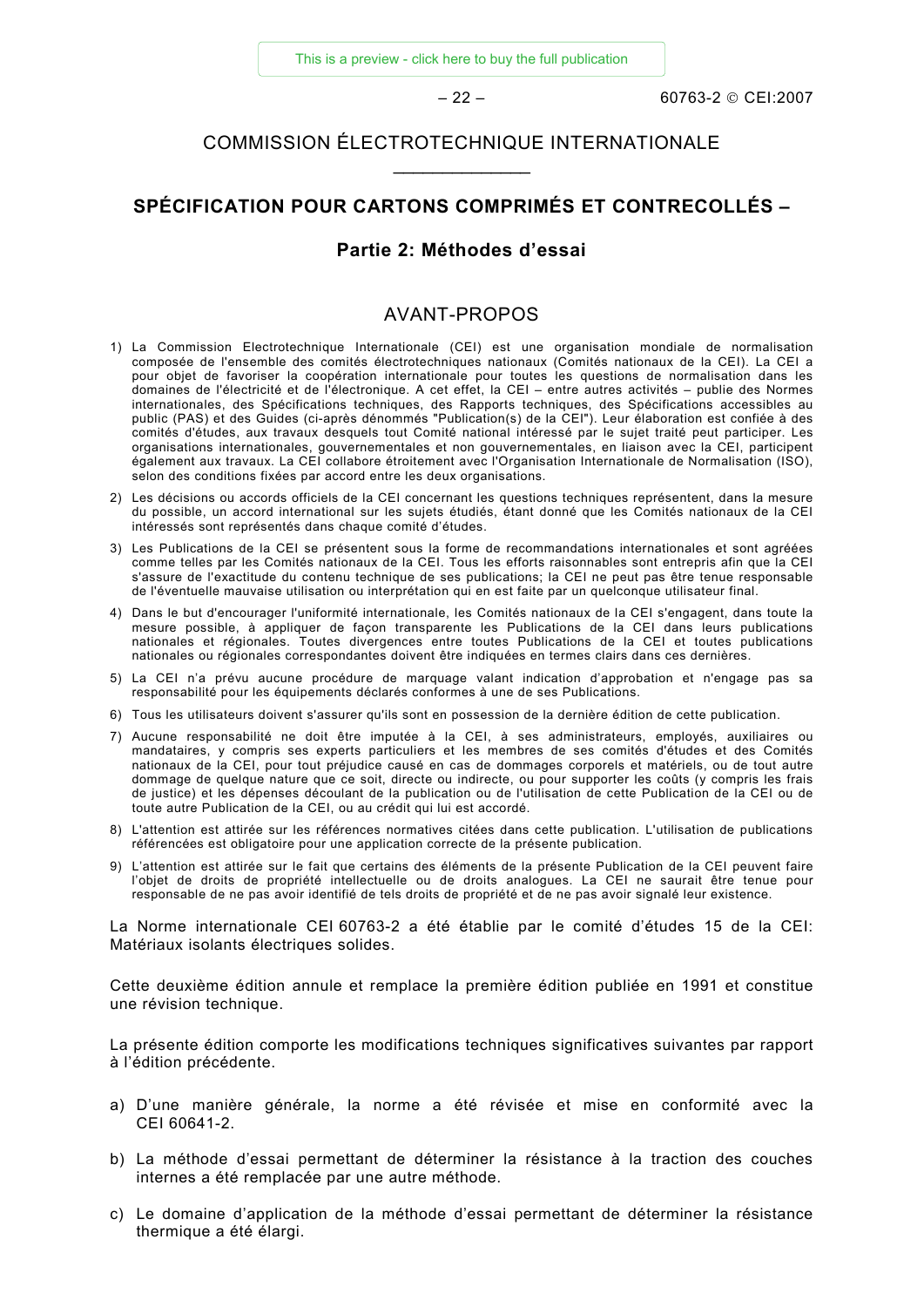$60763 - 2007$  – 23 –

La présente version bilingue, publiée en 2009-06, correspond à la version anglaise.

Le texte anglais de cette norme est issu des documents 15/360/FDIS et 15/373/RVD.

Le rapport de vote 15/373/RVD donne toute information sur le vote ayant abouti à l'approbation de cette norme.

La version française de cette norme n'a pas été soumise au vote.

La liste de toutes les parties de la CEI 60763, sous le titre général *Spécification pour cartons comprimés et contrecollés*, est disponible sur le site web de la CEI.

Le comité a décidé que le contenu de cette publication ne sera pas modifié avant la date de maintenance indiquée sur le site web de la CEI sous "http://webstore.iec.ch" dans les données relatives à la publication recherchée. A cette date, la publication sera

- reconduite,
- supprimée,
- remplacée par une édition révisée, ou
- amendée.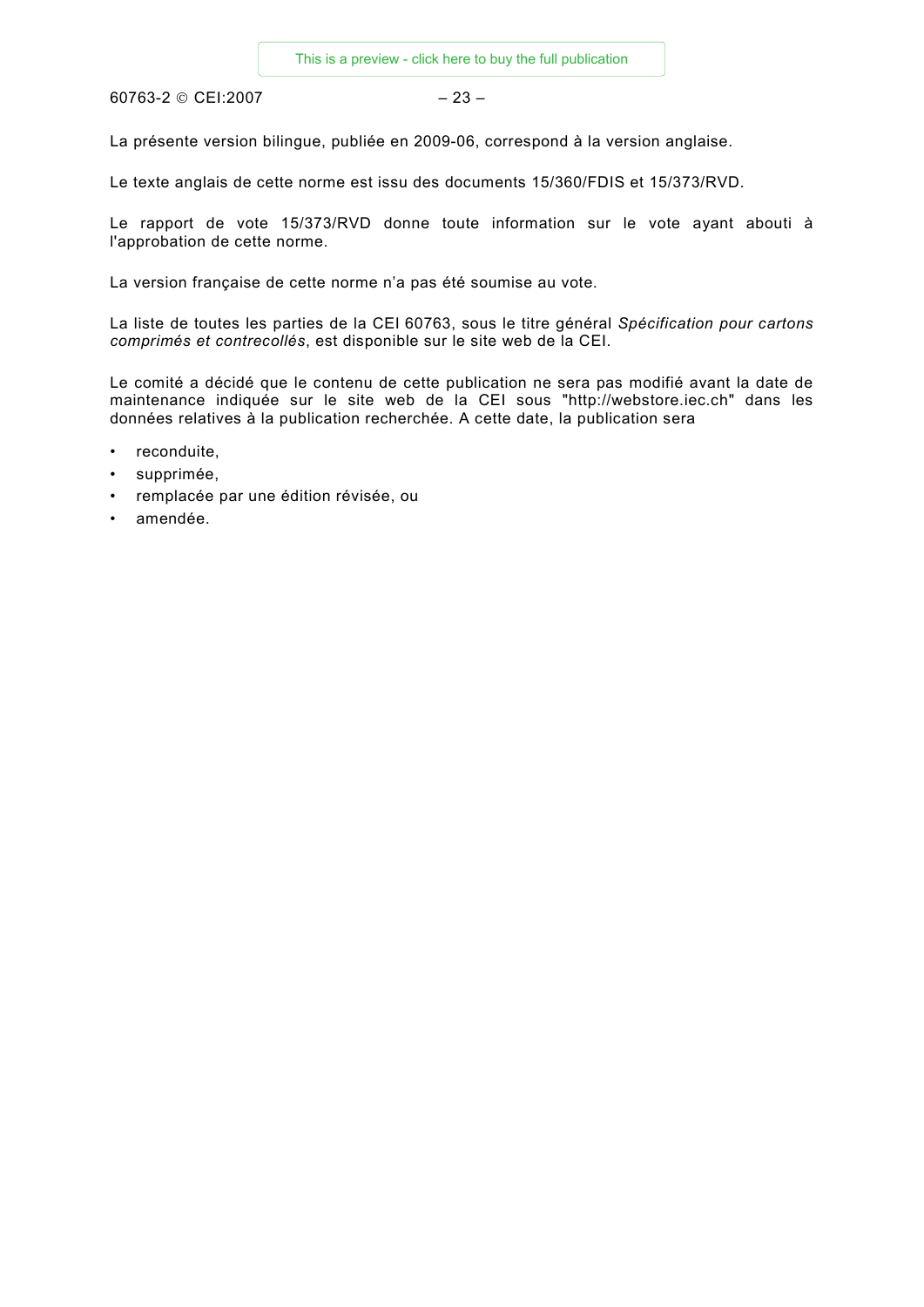– 24 – 60763-2 © CEI:2007

#### INTRODUCTION

<span id="page-11-0"></span>La présente Norme internationale traite des cartons comprimés et contrecollés définis à l'Article 2 de la CEI 60763-1.

La CEI 60641 est applicable aux cartons comprimés non contrecollés; le matériau couvert par la présente Norme internationale est constitué de feuilles conformes aux exigences de cette publication.